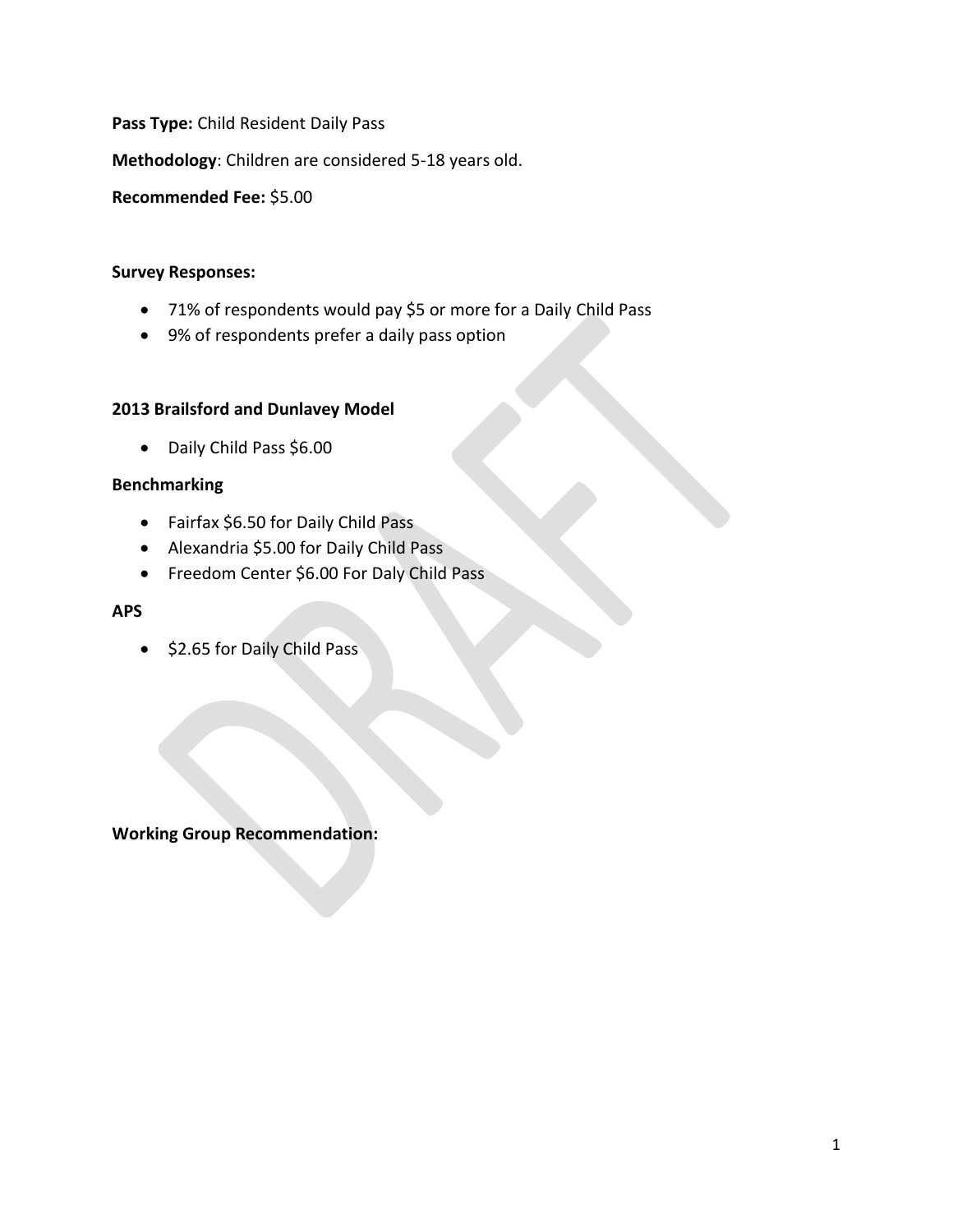**Pass Type:** Child Resident 10-visit pass

**Recommended Fee**: \$ 45.00

**Methodology:** 10 child daily resident visits for price of 9.

## **Survey Responses:**

- 57% of respondents prefer a 10-visit pass.
- 71% of respondents would pay \$5 or more for a Daily Child Pass

## **2013 Brailsford and Dunlavey Model**

• 25-punch pass \$135.00

## **Benchmarking**

• Montgomery County 12 entries for price of 10 \$50.00/12 visits

## **APS**

• \$23.85 for 10 child swims.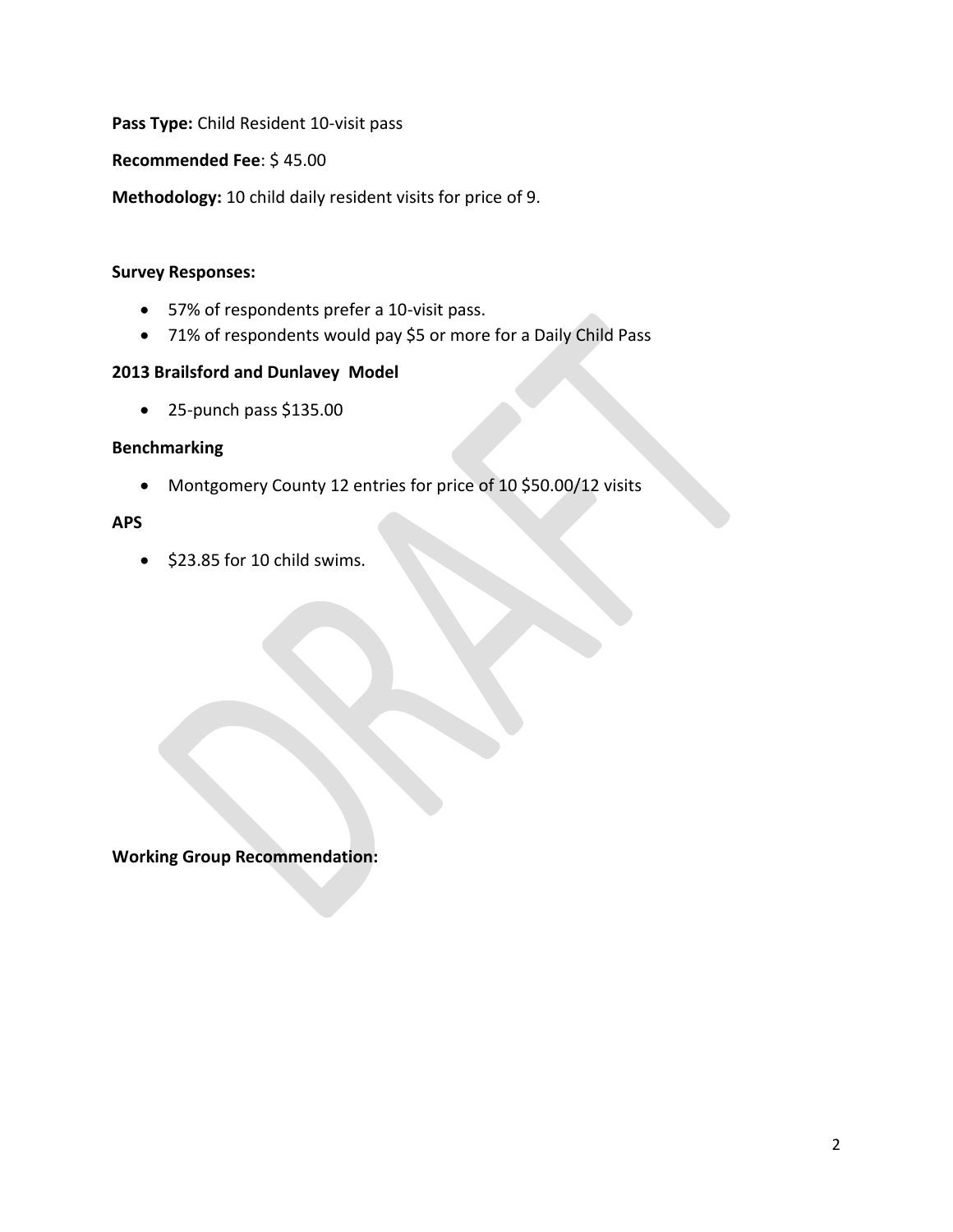**Pass Type:** Child Resident 20-Visit Pass

**Recommended Fee**: \$90.00

**Methodology:** 20 child daily resident visits for price of 18.

#### **Survey Responses:**

- 71% of respondents would pay \$5 or more for a Daily Child Pass
- 20% of respondents prefer a 20-punch pass.

## **2013 Brailsford and Dunlavey Model**

• 25 punch-pass \$135.00

# **Benchmarking**

• Montgomery County 12 entries for price of 10 \$50/12 visits.

#### **APS**

• \$23.85 for 10 child swims.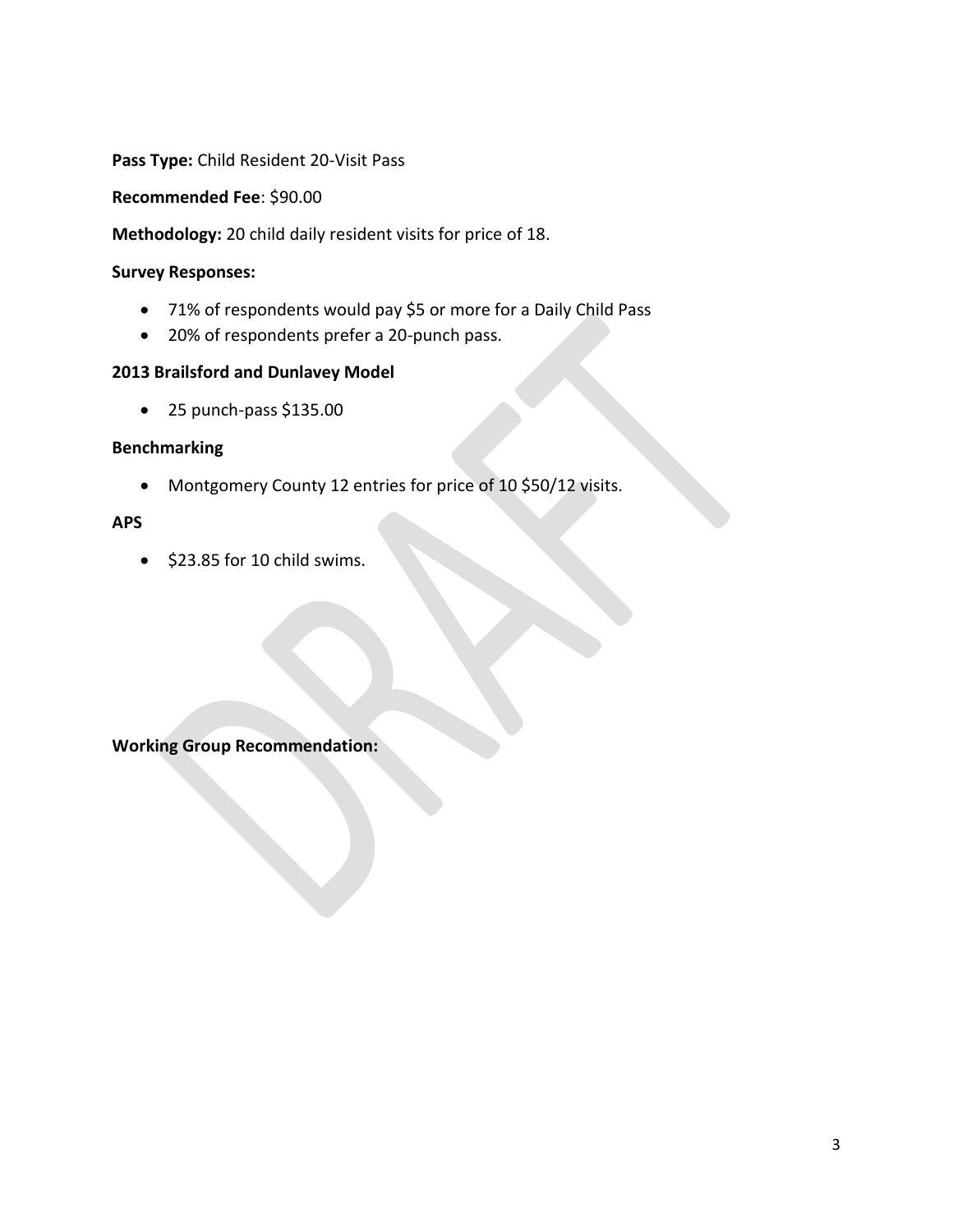**Pass Type:** Child Resident 1-Month Pass

**Recommended Fee**: \$50.00

**Methodology:** 10 child resident daily rate visits.

#### **Survey Responses:**

- 71% of respondents would pay \$5 or more for a Daily Child Pass.
- 70% would pay \$20 or more for an Annual Child Pass.

#### **2013 Brailsford and Dunlavey Model**

• \$35 for monthly dependent membership.

#### **Benchmarking**

- B&D Model 1-month based on 9.25 monthly visits @ daily rate. \$35.00
- Fairfax 1-month based on 7.4 monthly visits @ daily rate. \$19.00.
- Alexandria 6.25 monthly visits @ daily rate.

## **APS**

• \$54.00 for 3 months of children swims.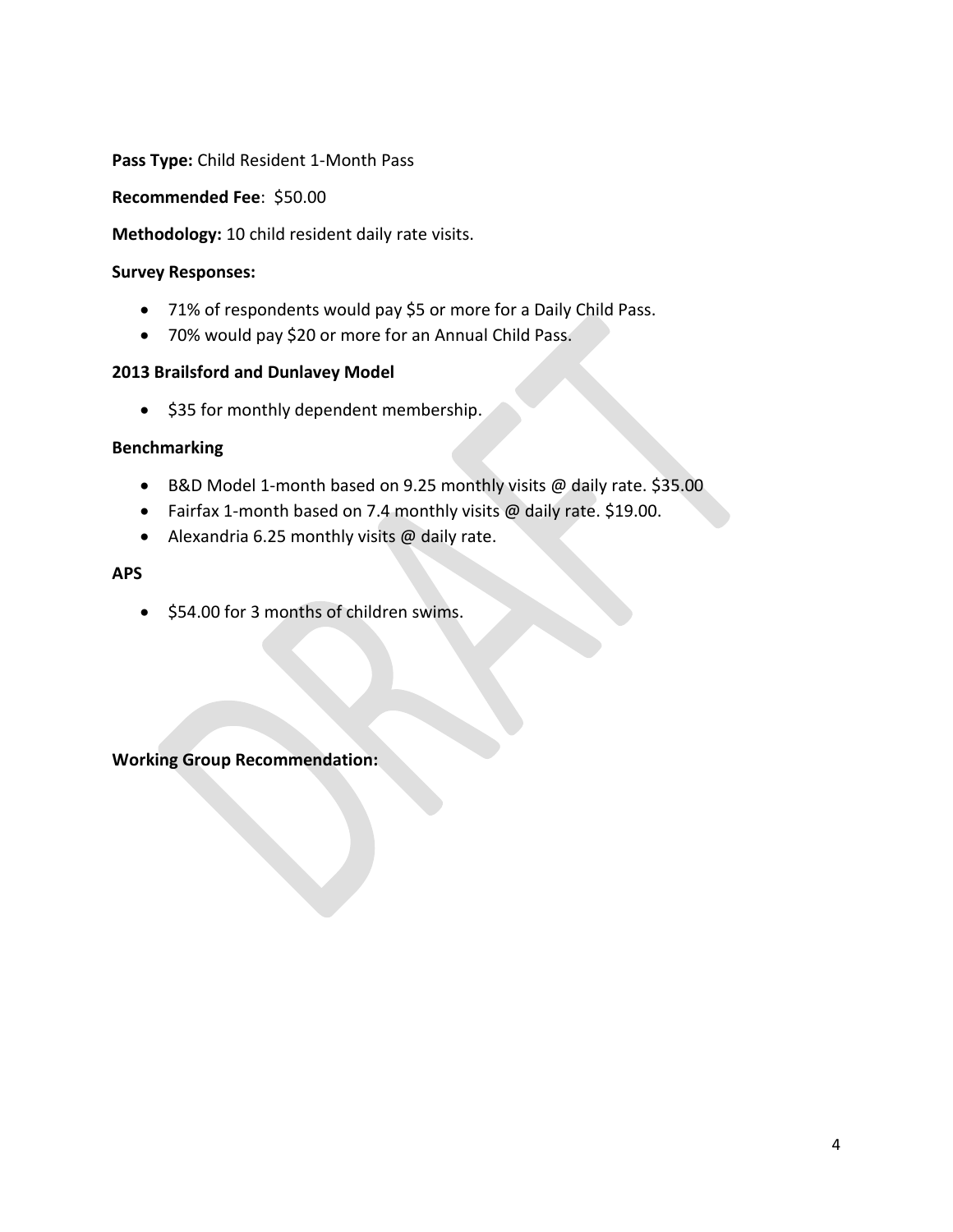**Pass Type:** Child Resident 6-Month Pass

**Recommended Fee**: \$200.00

**Methodology:** 40 child resident daily rate visits.

### **Survey Responses:**

•

## **2013 Brailsford and Dunlavey Model**

• \$165 for dependent 6-month membership.

## **Benchmarking**

- B&D Model based on 45 visits @ daily rate. \$35
- APS based on 38 visits @ daily rate.
- Fairfax based on 36 visits @ daily rate. \$91

#### **APS**

• \$103.35 for 6 months of child resident swims.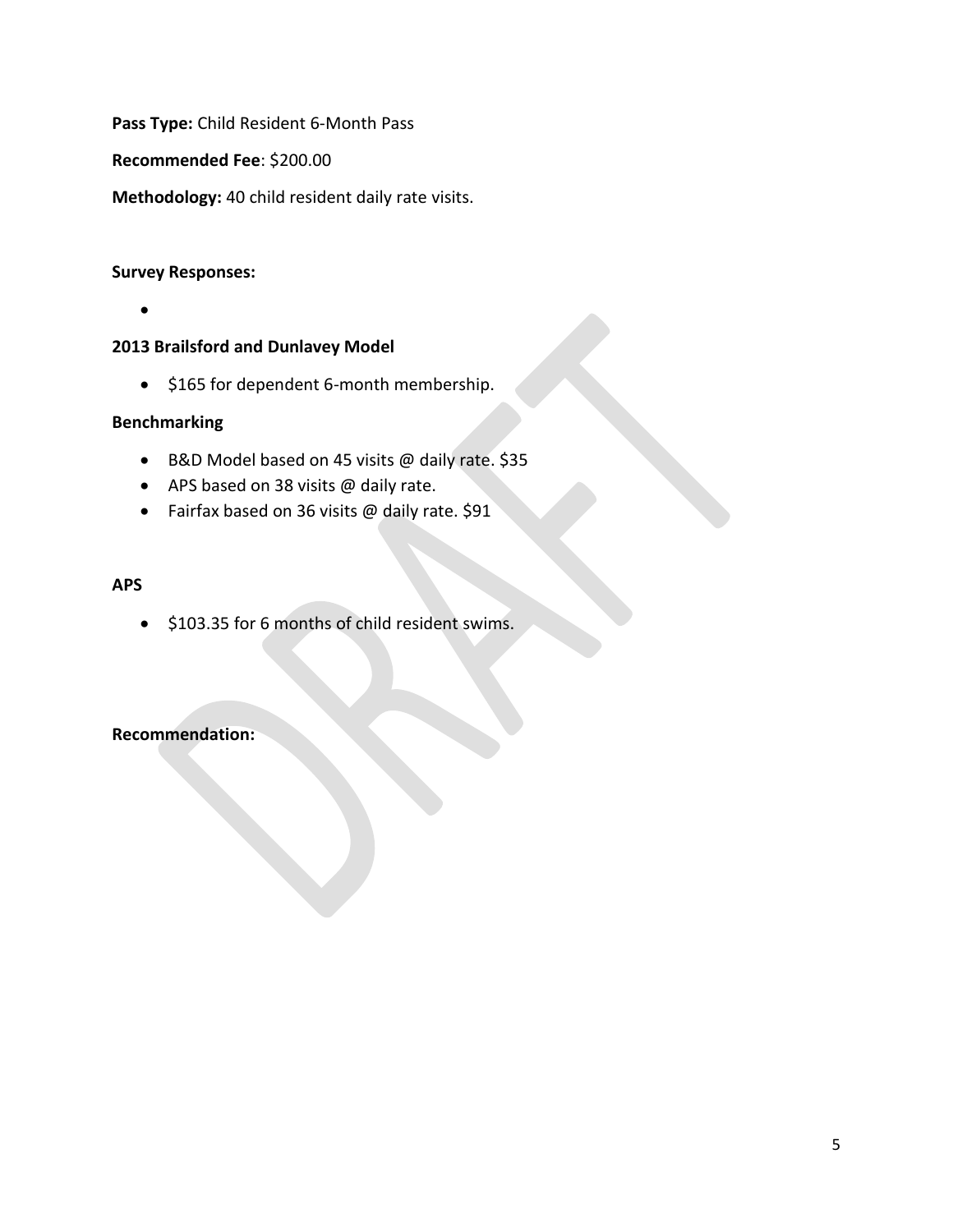# **Pass Type:** Child Resident School-Year Pass

**Recommended Fee**: \$275.00

**Methodology:** 55 child resident rate daily visits.

## **Survey Responses:**

- 13% of respondents prefer an annual individual pass
- 16% of respondents prefer an annual family pass

# **2013 Brailsford and Dunlavey Model**

 $\bullet$  N/A

# **Benchmarking**

 $\bullet$  N/A

**APS**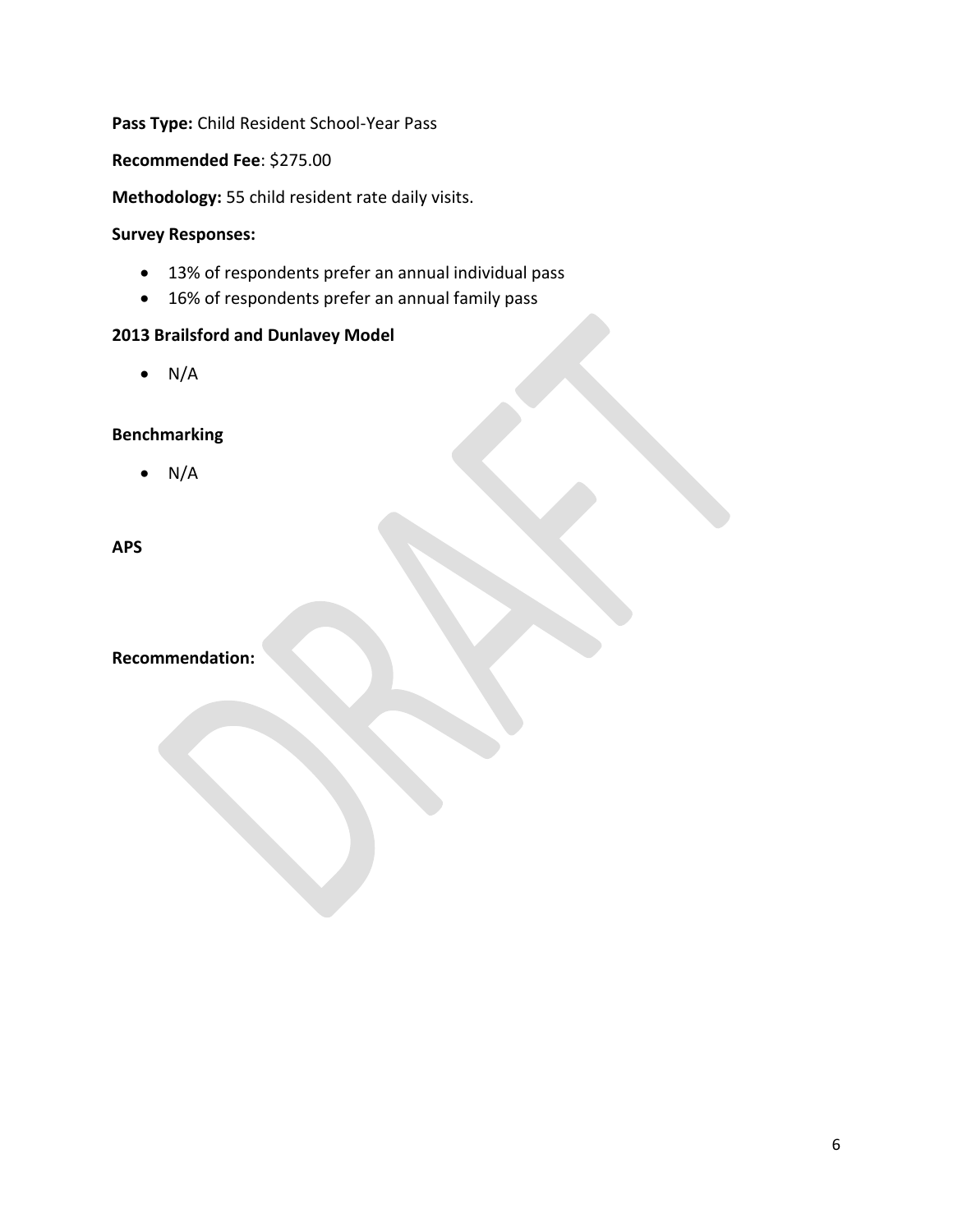## **Pass Type:** Child Resident Annual Pass

### **Recommended Fee**: \$350.00

**Methodology:** Based on 70 child resident rate daily visits**.** 

#### **Survey Responses:**

- 13% of respondents prefer an annual individual pass
- 16% of respondents prefer an annual family pass

#### **2013 Brailsford and Dunlavey Model**

• \$300 for dependent yearly membership.

## **Benchmarking**

- B&D Model based on 81 annual visits. \$300
- APS based on 62 annual visits.
- Fairfax based on 66 annual visits.\$166.
- Alexandria based on 56 annual visits. \$450.

#### **APS**

• \$165.35 for child annual membership.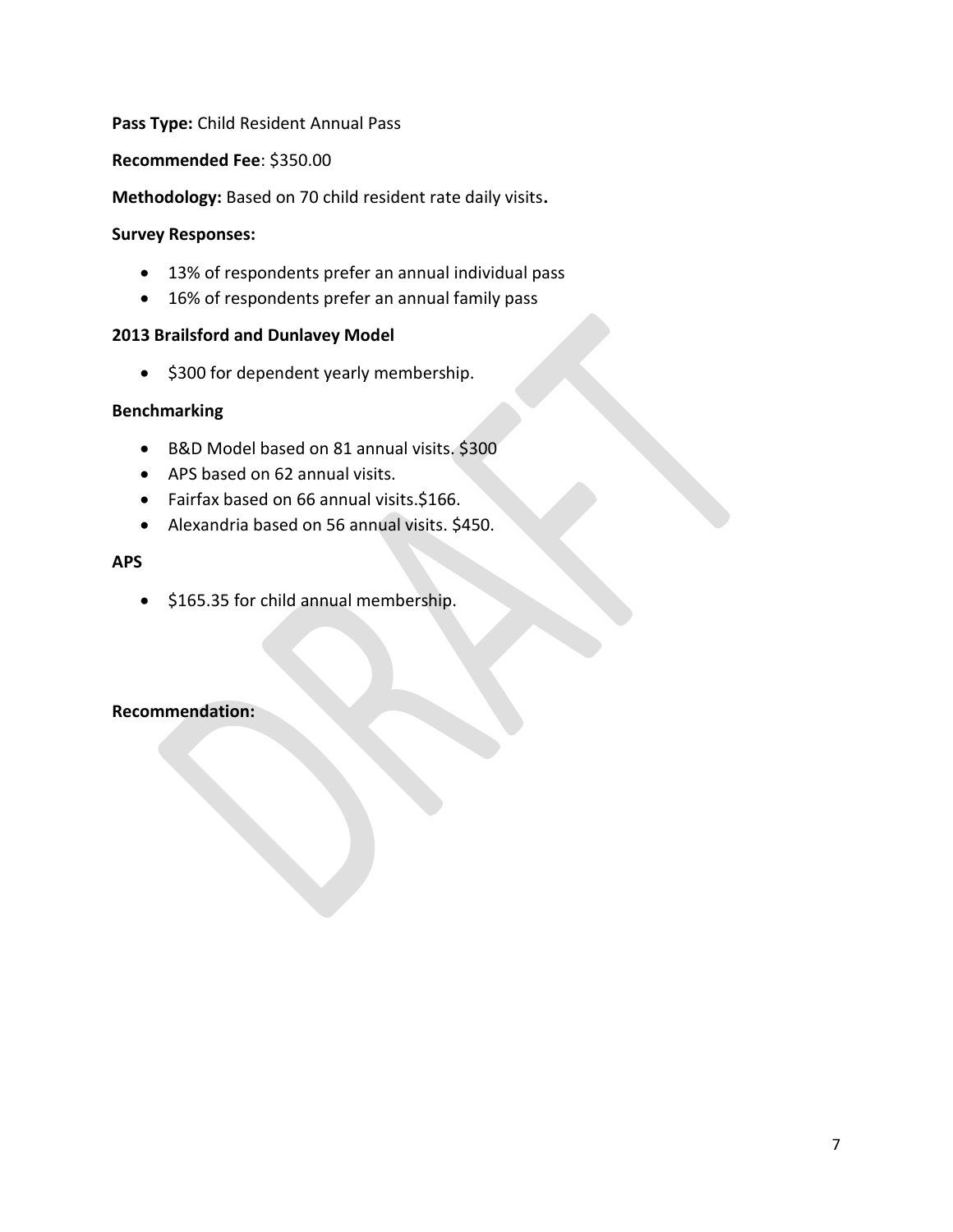**Pass Type:** Adult Resident Daily Pass

**Fee Recommendation**: \$8.00

## **Statistically Valid Survey Responses:**

- 9% of respondents prefer a daily pass option.
- 64% of respondents would pay \$7 or more for a daily adult pass.

## **Current DPR Daily Fitness Center Visit**

• \$8.00 resident adult daily pass.

## **APS Daily Swim Pass**

• \$6.30 resident adult daily pass.

# **2013 Brailsford and Dunlavey Model**

• Adult Daily Visit pass \$8.00.

## **Benchmarking**

- Fairfax Resident Daily Pass \$10.00
- Montgomery County \$7.00
- Freedom Center \$9.00
- Alexandria \$8.00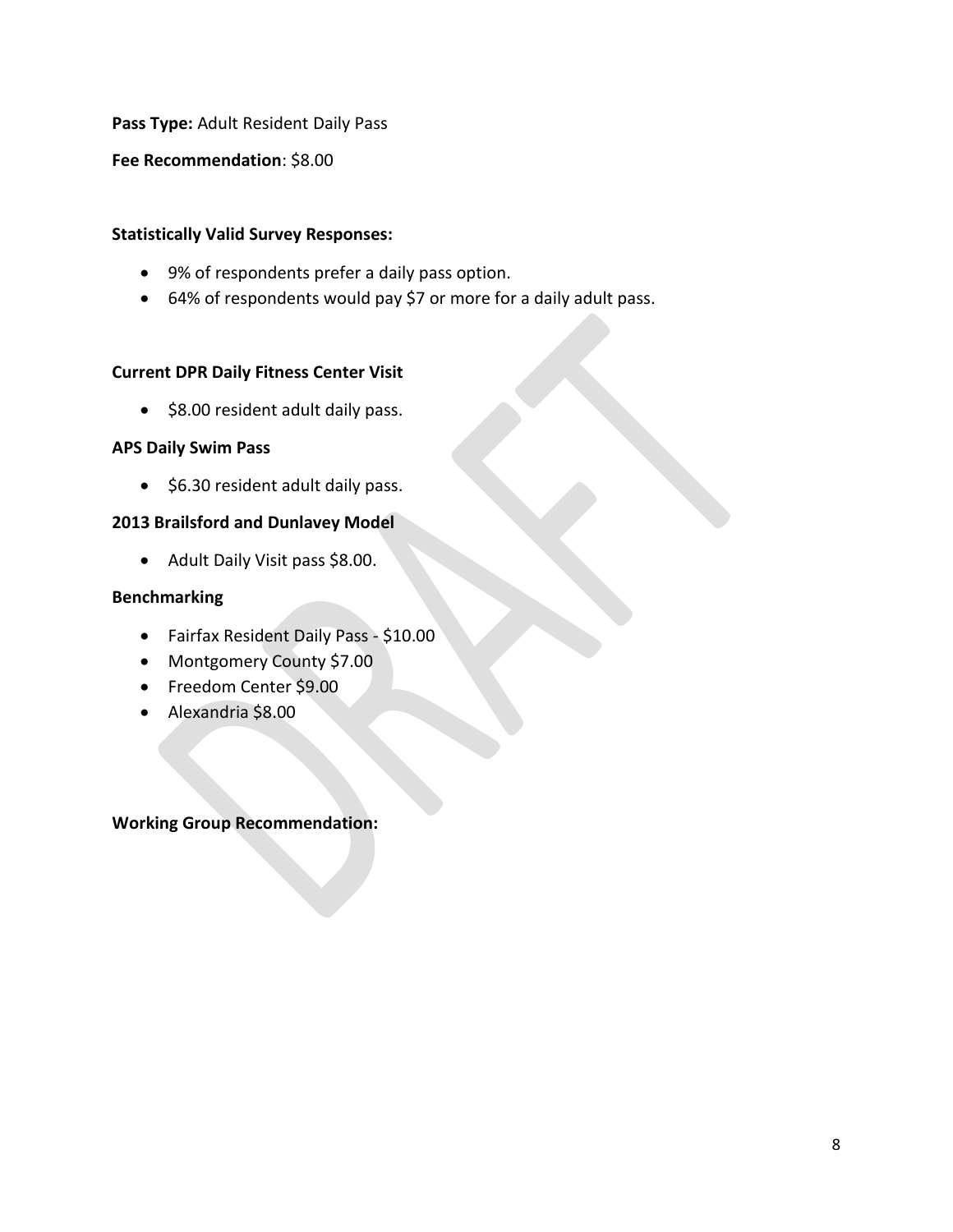**Pass Type:** Adult Resident 10-visit pass.

**Recommended Fee**: \$72.00

**Methodology:** 10 Adult daily resident visits for the price of 9.

## **Statistically Valid Survey Responses:**

- 31% of respondents prefer a Punch Pass option.
- 57% of respondents prefer a 10-visit pass option.

#### **APS**

• APS \$56.75 for 10 resident visits.

#### **2013 Brailsford and Dunlavey Model**

• 25-punch pass \$185.00

#### **Benchmarking**

- Fairfax \$159.00 for 25 visits (24 months).
- Montgomery County \$70.00 for 12 visits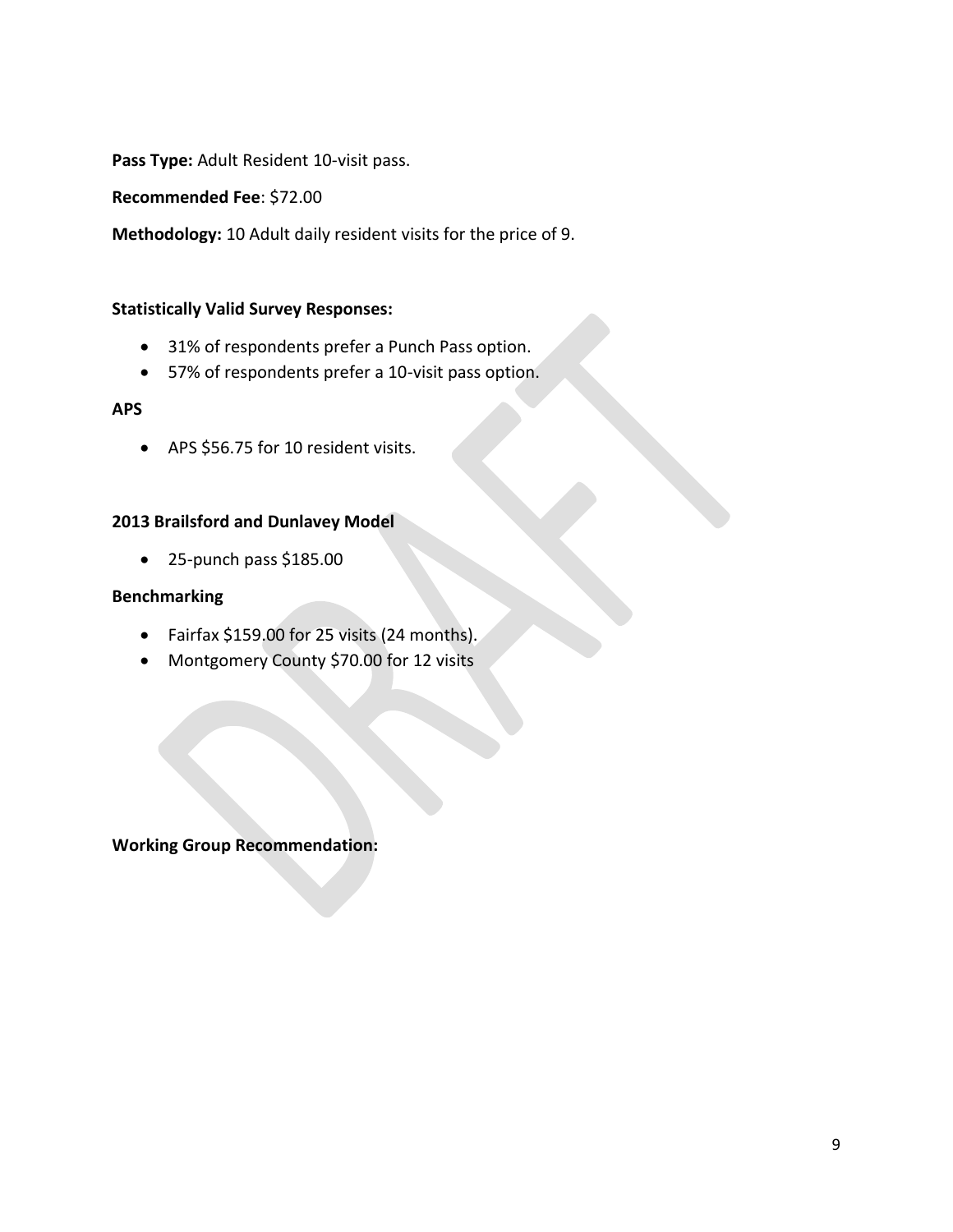**Pass Type:** Adult Resident 20-visit pass.

**Recommended Fee**: \$144.00

**Methodology:** 20 Adult daily resident visits for the price of 18.

#### **Survey Responses:**

- 31% of respondents prefer a punch-pass option.
- 20% of respondents prefer a 20-visit pass option.

# **2013 Brailsford and Dunlavey Model**

• 25-punch pass \$185.00

#### **APS**

- \$56.75 for 10 visits.
- \$128.50 for 3-month membership.

#### **Benchmarking**

- Fairfax \$159.00 for 25 visits.
- Freedom Center \$50 Monthly.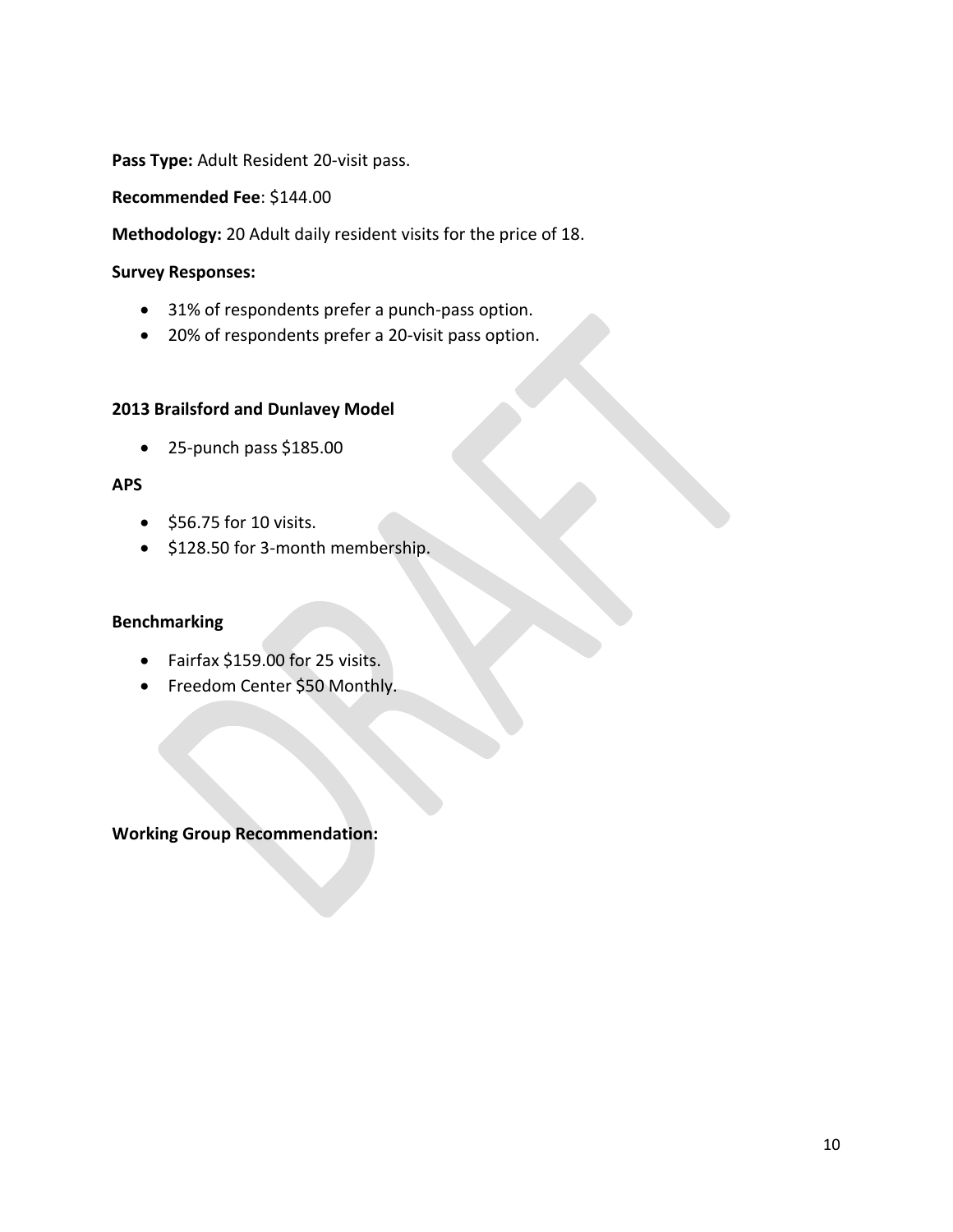**Pass Type:** Adult Resident 1-Month Pass.

**Recommended Fee**: \$80.00

**Methodology:** 10 Adult resident daily rate visits.

#### **Survey Responses:**

- 12% of respondents prefer a monthly pass.
- 61% of respondents would pay \$40 or more for a monthly pass.

#### **2013 Brailsford and Dunlavey Model**

• \$74.00 for Adult Monthly Single Pass (9 visits)

#### **Benchmarking**

- B&D Model 1-month based on 9.25 monthly visits @ daily rate. \$74
- Fairfax 1-month based on 7.4 monthly visits @ daily rate. \$74
- Alexandria 6.25 monthly visits @ daily rate. \$50
- Freedom Center 5.5 monthly visits @ daily rate \$50

#### **APS**

• 3-month resident pass \$128.50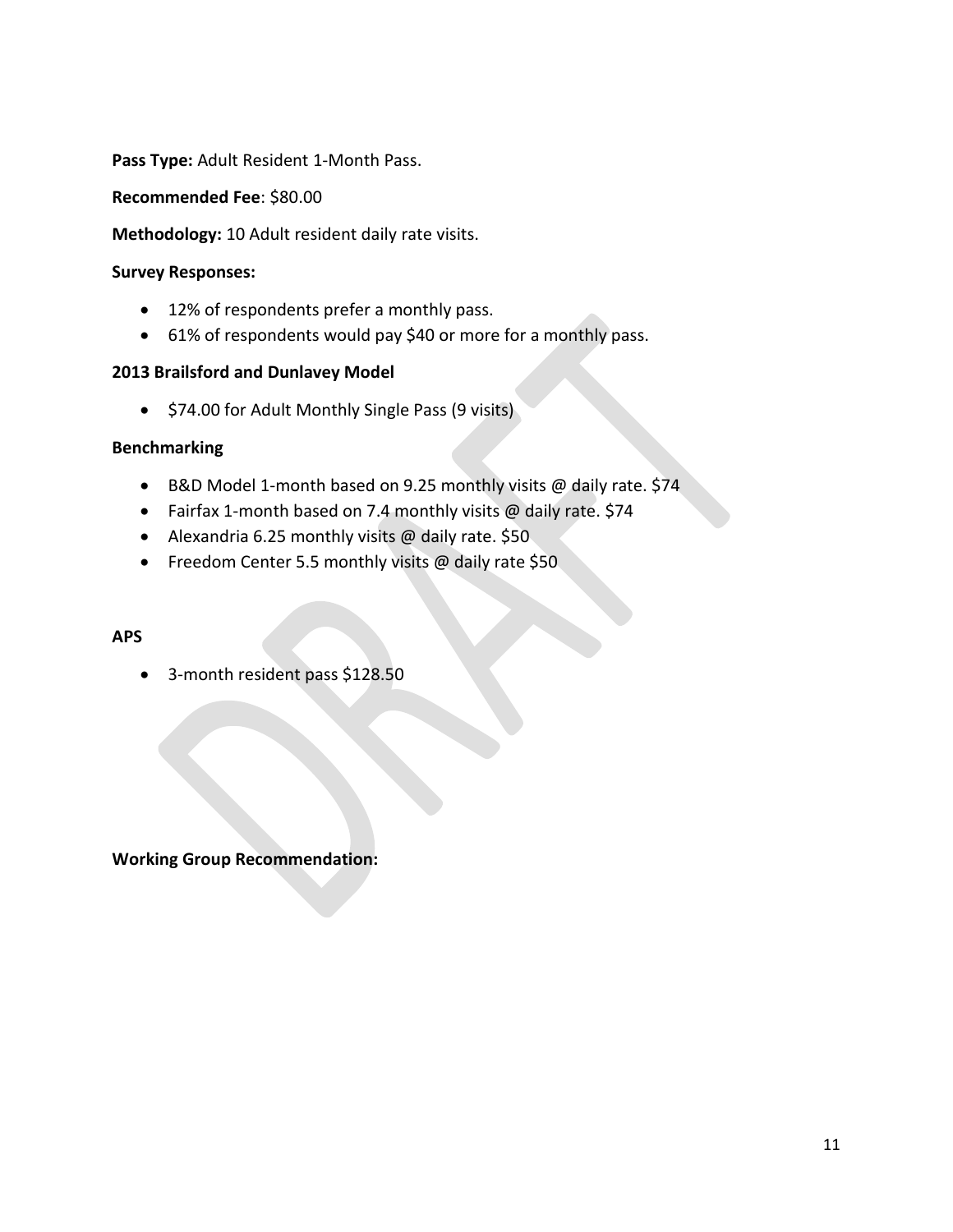**Pass Type:** Adult Resident 6-month Pass.

**Recommended Fee**: \$320.00

**Methodology:** 40 Adult resident daily rate visits.

#### **Survey Responses:**

• 61% of respondents would pay \$40 or more monthly for an annual adult pass.

### **2013 Brailsford and Dunlavey Model**

• 6-Month Pass \$365.00 (5 1-month memberships)

## **Benchmarking**

- B&D Model based on 45 visits @ daily rate. \$365.00
- Fairfax based on 36 visits @ daily rate. \$367.00

#### **APS**

• \$245.70 for Resident 6-month pass.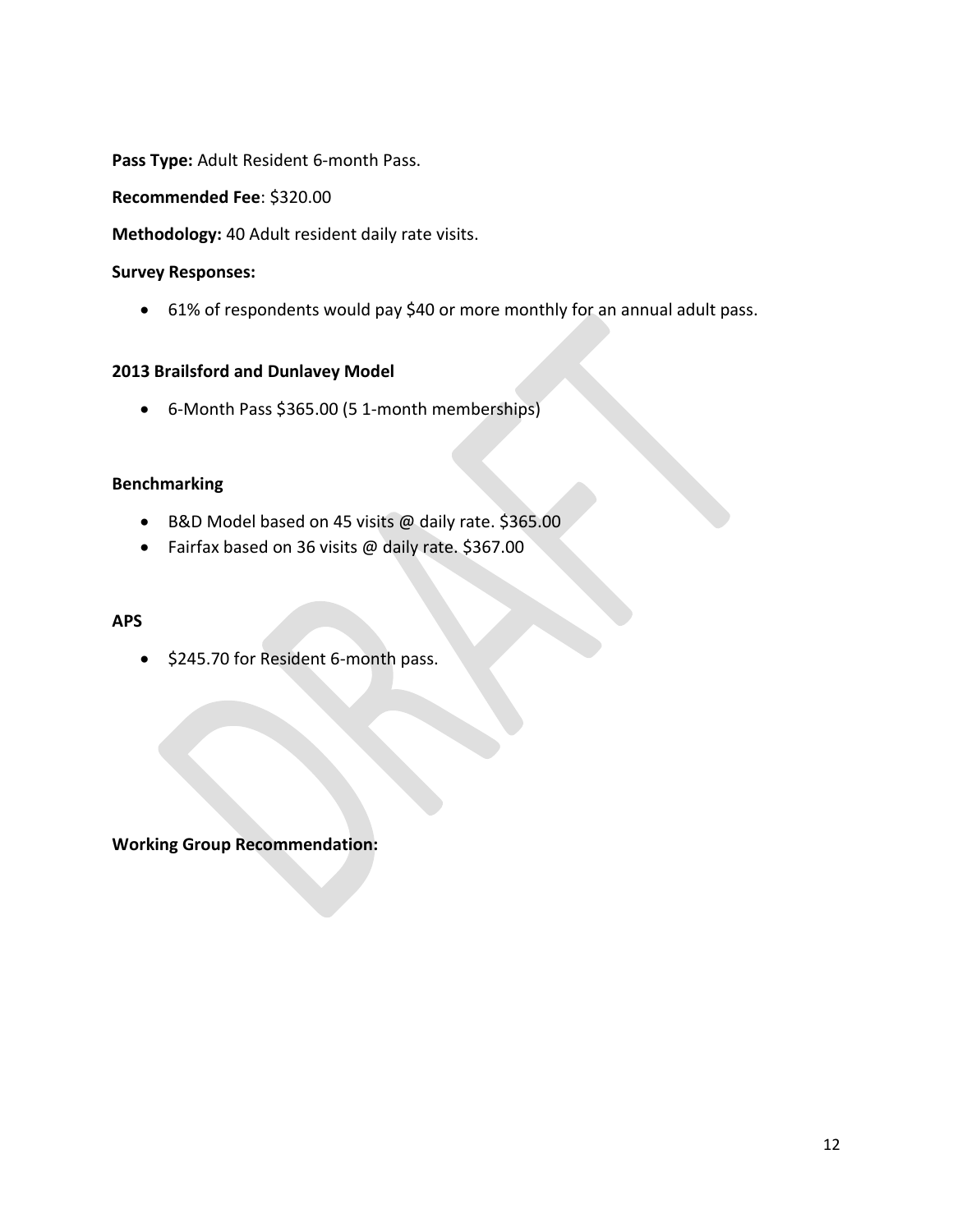**Pass Type:** Adult School-Year Resident Membership

**Recommended Fee**: \$440.00

**Methodology:** 55 Adult resident rate daily visits.

**Survey Responses:**

# **2013 Brailsford and Dunlavey Model**

• Adult 6-month membership \$365.00

## **APS**

• \$393.00 for Resident 12-month pass.

## **Benchmarking**

• Freedom Center 9-month membership \$450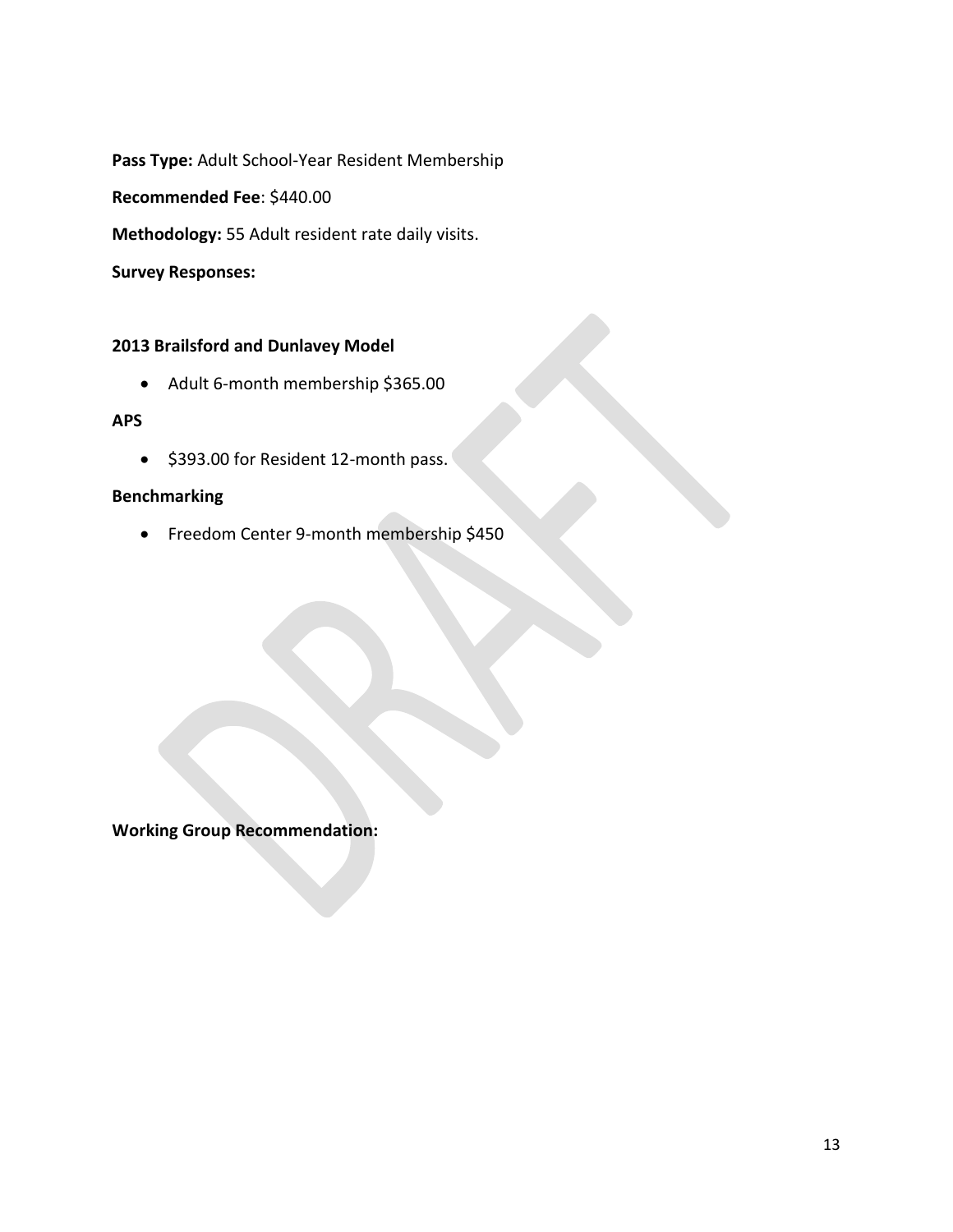**Pass Type:** Adult Resident Annual Pass

**Recommended Fee**: \$560.00

**Methodology:** Based on 70 Adult resident daily visits.

#### **Survey Responses:**

- 13% of respondents prefer an Annual Individual Pass.
- 61% of respondents would pay \$40 or more monthly for an annual adult pass.

## **2013 Brailsford and Dunlavey Model**

• Annual Resident Adult Pass \$650.00

## **APS**

• \$393.00 for Resident 12-month pass.

## **Benchmarking**

- B&D Model based on 81 annual visits. \$650.
- Fairfax based on 66 annual visits. \$669.
- Alexandria based on 56 annual visits. \$450.

#### **APS**

• \$393.00 for 12 month pass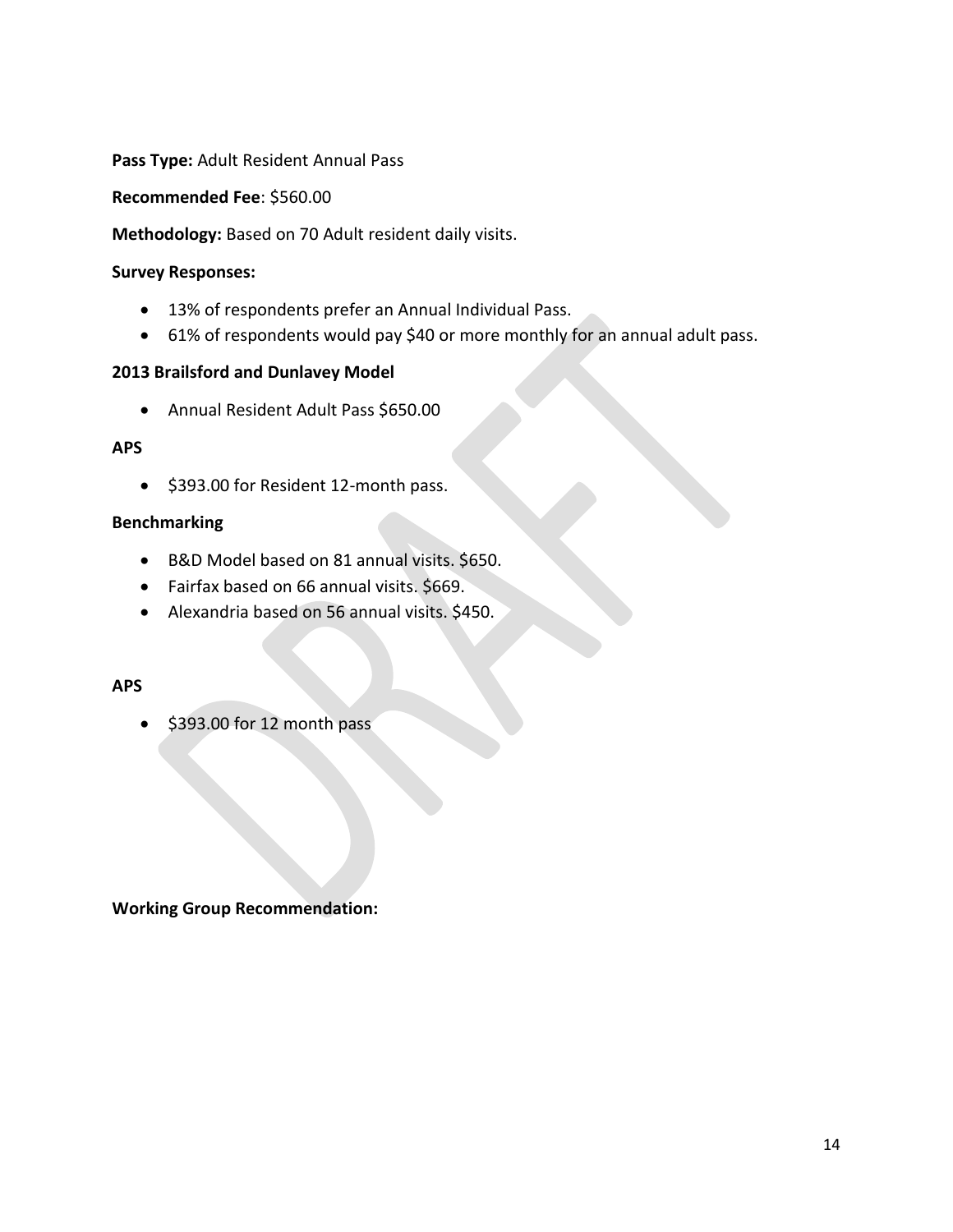**Pass Type:** Senior Resident Adult Daily Fee

**Recommended Fee**: \$6.00

#### **Survey Responses:**

• 76% of respondents would pay \$5 or more for a Daily Senior Adult Pass

## **2013 Brailsford and Dunlavey Model**

• \$5.60 for daily Senior Adult Visit

## **Benchmarking**

- Alexandria \$6.40 for daily Senior Adult Visit
- Fairfax \$6.50 for daily Senior Adult Visit

## **APS**

• \$4.00 Daily Senior Adult Fee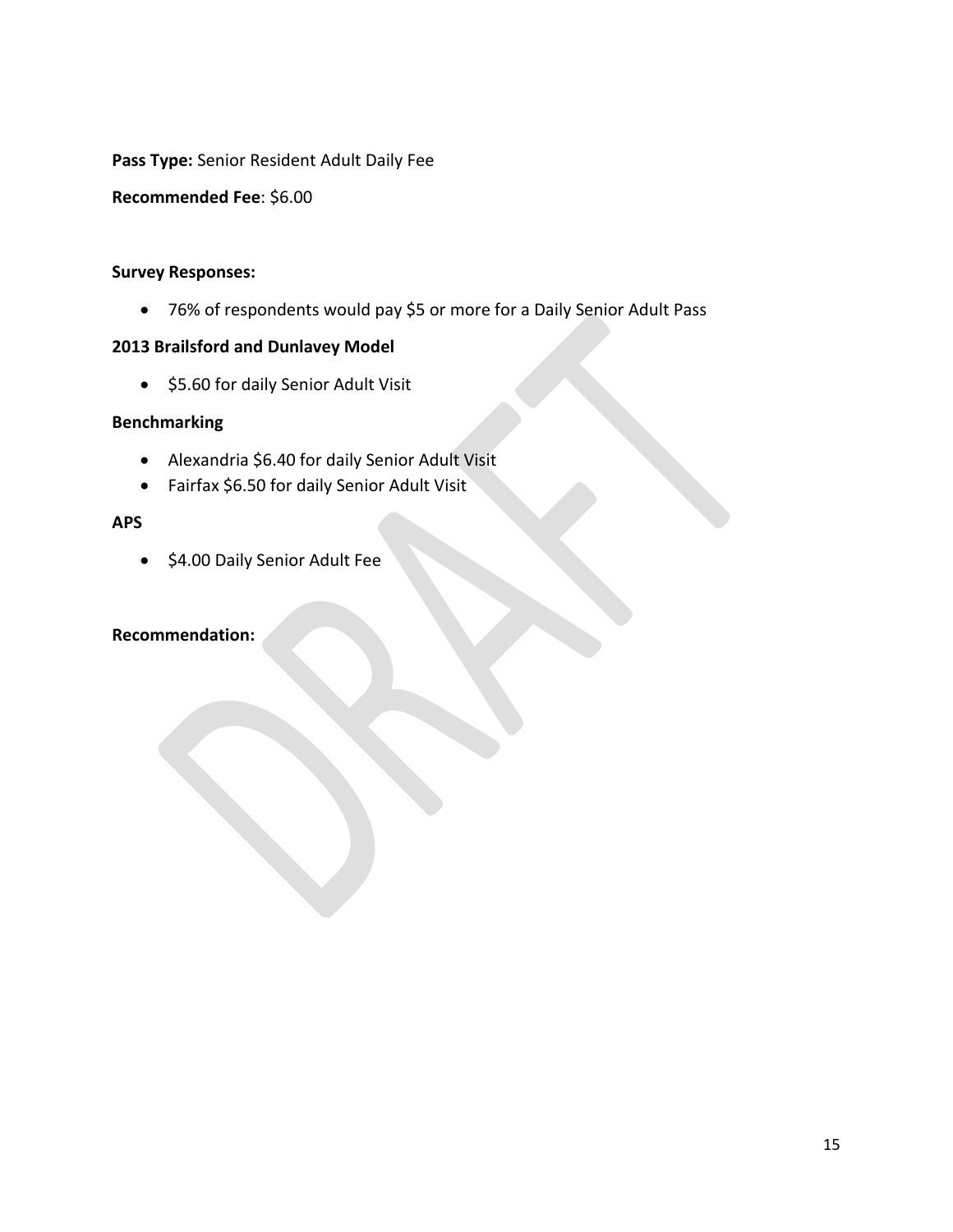## **Pass Type:** Senior Resident Adult 10-Visit Pass

## **Recommended Fee**: 54.00

Methodology: 10 Senior Adult Resident Visits for the price of 9.

### **Survey Responses:**

• 57% of respondents prefer a 10-punch pass

## **2013 Brailsford and Dunlavey Model**

• \$130 for Senior 25-visit pass.

# **Benchmarking**

- Fairfax 25 pass \$147
- Montgomery County \$25 pass \$125

## **APS**

• \$36.00 for 10 Senior Adult Visits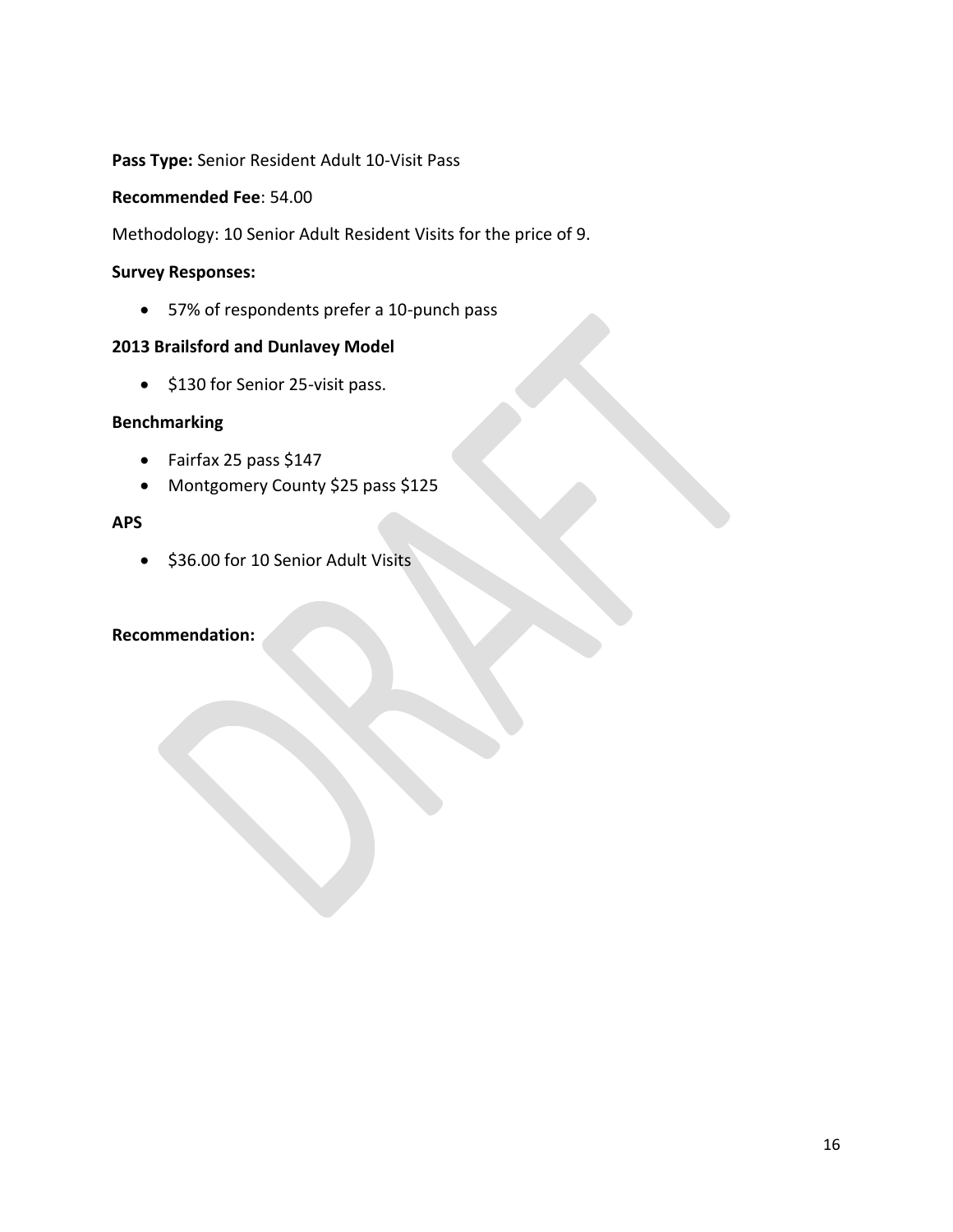**Pass Type:** Senior Resident Adult 20-Visit Pass

**Recommended Fee**: \$108.00

**Methodology**: 20 Senior Adult resident visits for the price of 18.

#### **Survey Responses:**

- 31% of respondents prefer a punch-pass option.
- 20% of respondents prefer a 20-visit pass option.

# **2013 Brailsford and Dunlavey Model**

• \$130 for 25 visits

## **Benchmarking**

•

#### **APS**

•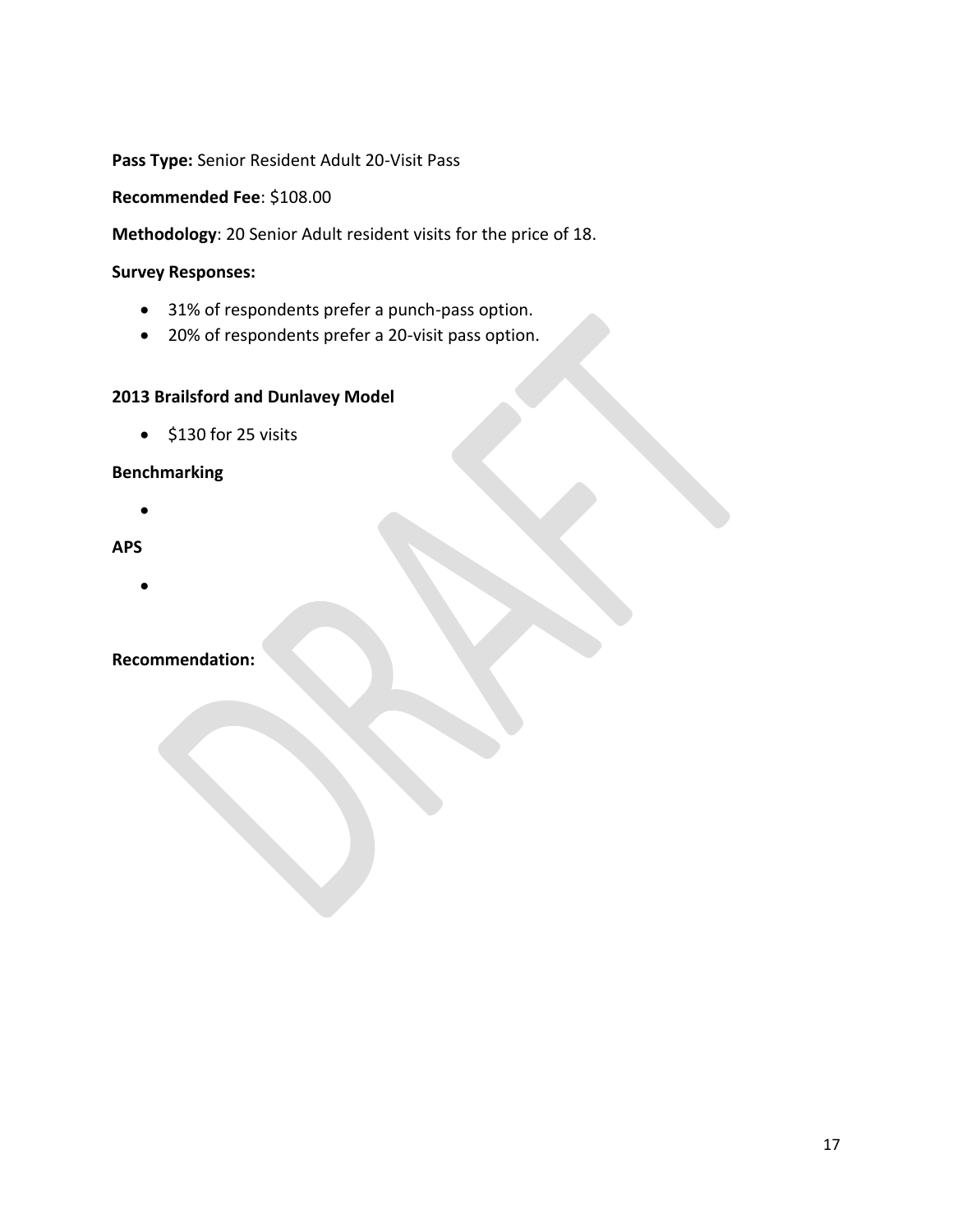**Pass Type:** Senior Resident Adult 1 Month Pass

**Recommended Fee**: \$60.00

**Methodology:** 10 Senior Adult resident daily visits.

#### **Survey Responses:**

• 12% of respondents prefer a monthly pass

#### **2013 Brailsford and Dunlavey Model**

• \$52 for monthly Senior Adult Pass

#### **Benchmarking**

- B&D Model 1-month based on 9.25 monthly visits @ daily rate.
- Fairfax 1-month based on 7.4 monthly visits @ daily rate.
- Alexandria 6.25 monthly visits @ daily rate.
- Freedom Center 5.5 monthly visits @ daily rate

#### **APS**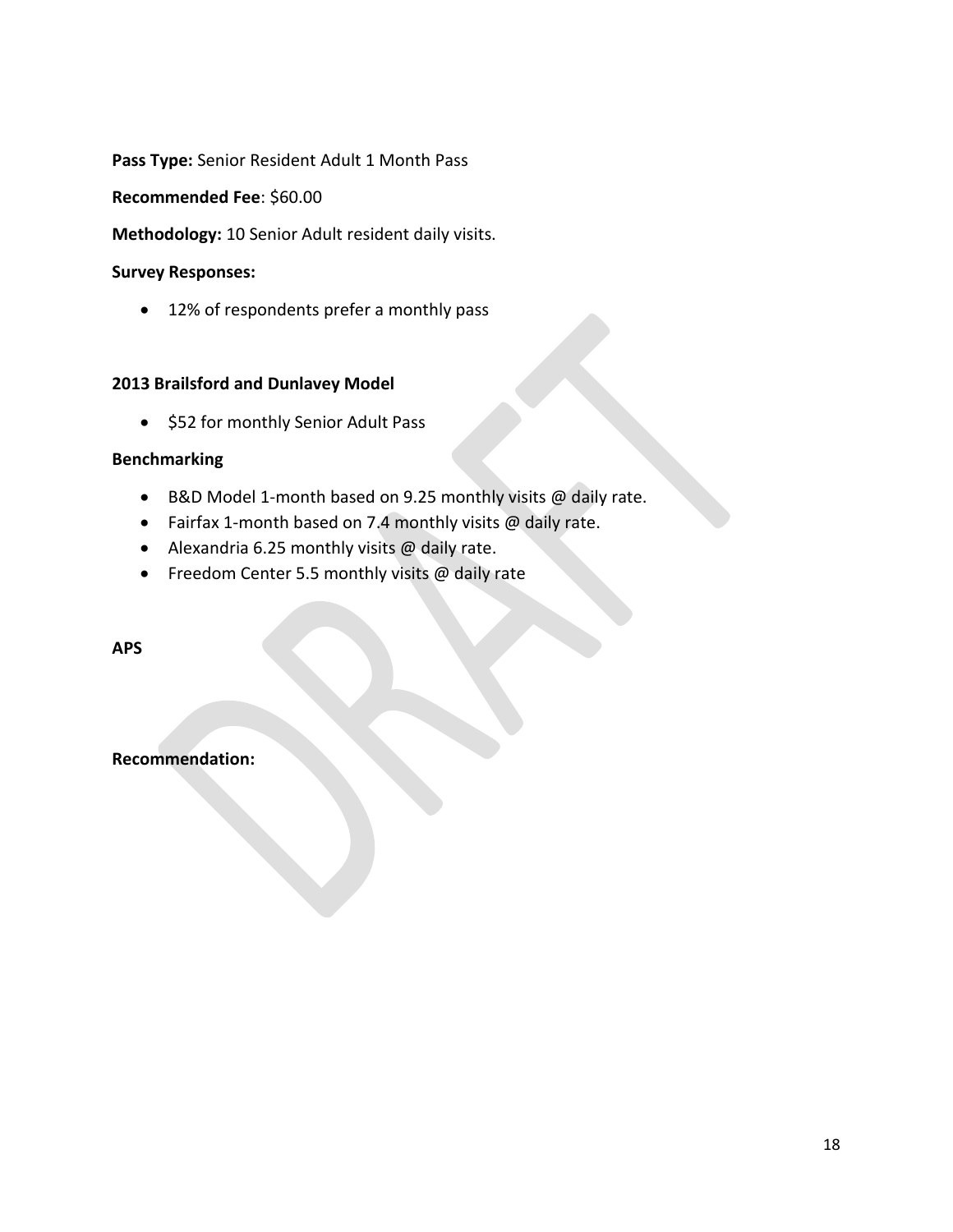**Pass Type:** Senior Resident Adult 6 Month Pass

**Recommended Fee**: \$240.00

**Methodology**: 40 Senior Adult resident visits.

#### **Survey Responses:**

•

## **2013 Brailsford and Dunlavey Model**

• \$255 for 6-month Senior Adult Pass.

## **Benchmarking:**

- B&D Model based on 45 visits @ daily rate. \$255
- Fairfax based on 36 visits @ daily rate. \$341

#### **APS**

• Senior Adult 6-month membership - \$156.00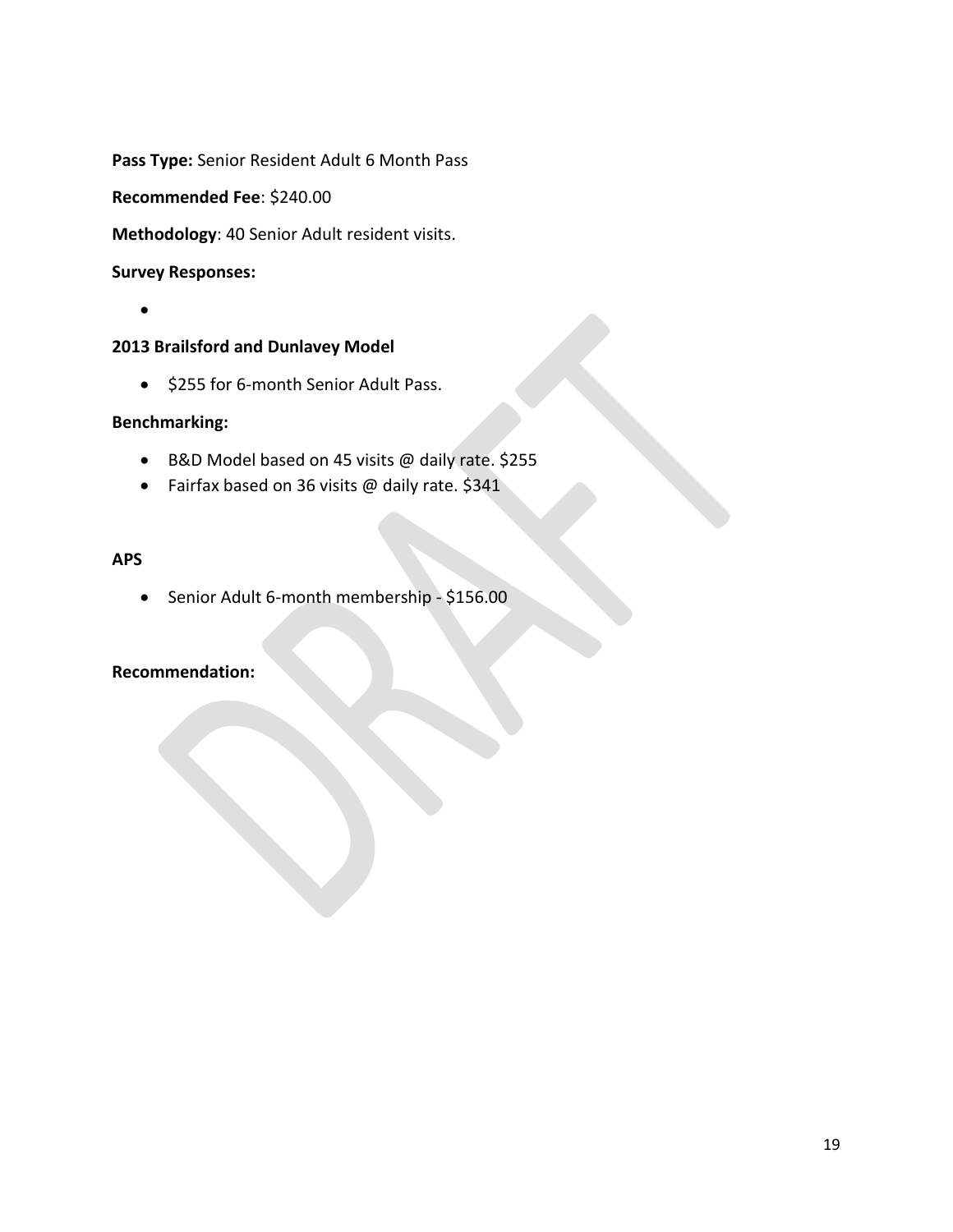**Pass Type:** Senior Resident Adult School-Year Pass

**Recommended Fee**: \$330.00

Methodology: 55 Senior Adult resident rate daily visits.

## **Survey Responses:**

- 13% of respondents prefer an annual individual pass
- 16% of respondents prefer an annual family pass

# **2013 Brailsford and Dunlavey Model**

# **Benchmarking**

## **APS**

• **N/A**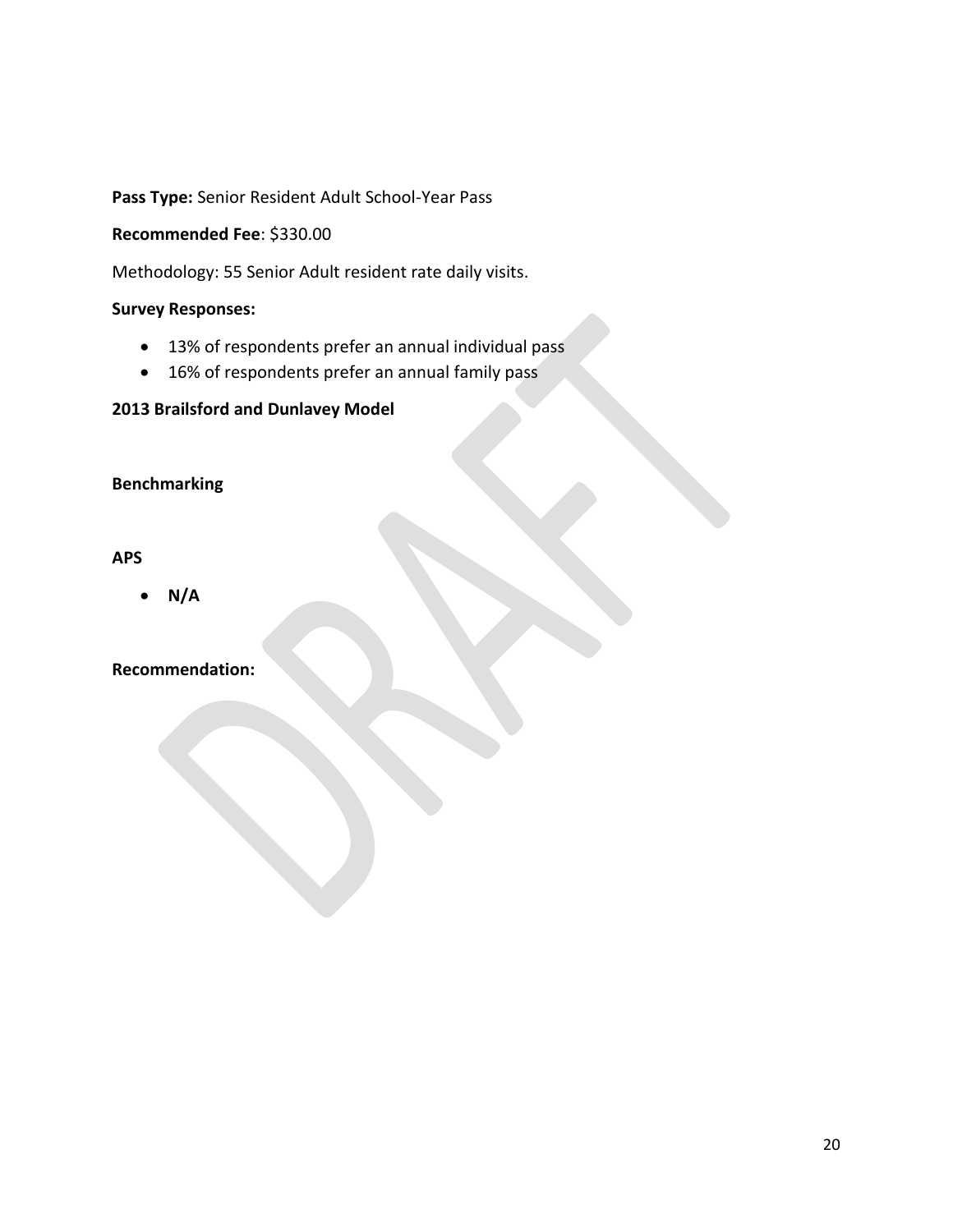## **Pass Type:** Senior Resident Adult Annual Pass

### **Recommended Fee**: \$420.00

**Methodology**: Based on 70 Senior Adult resident rate daily visits.

### **Survey Responses:**

- 13% of respondents prefer an Annual Individual Pass.
- 61% of respondents would pay \$40 or more monthly for an annual adult pass.

## **2013 Brailsford and Dunlavey Model**

• \$455 for Senior Adult Annual Pass

## **Benchmarking:**

- B&D Model based on 81 annual visits.
- Fairfax based on 66 annual visits. \$622.
- Alexandria based on 56 annual visits.

## **APS**

• **\$250 for Senior Adult Resident Annual pass.**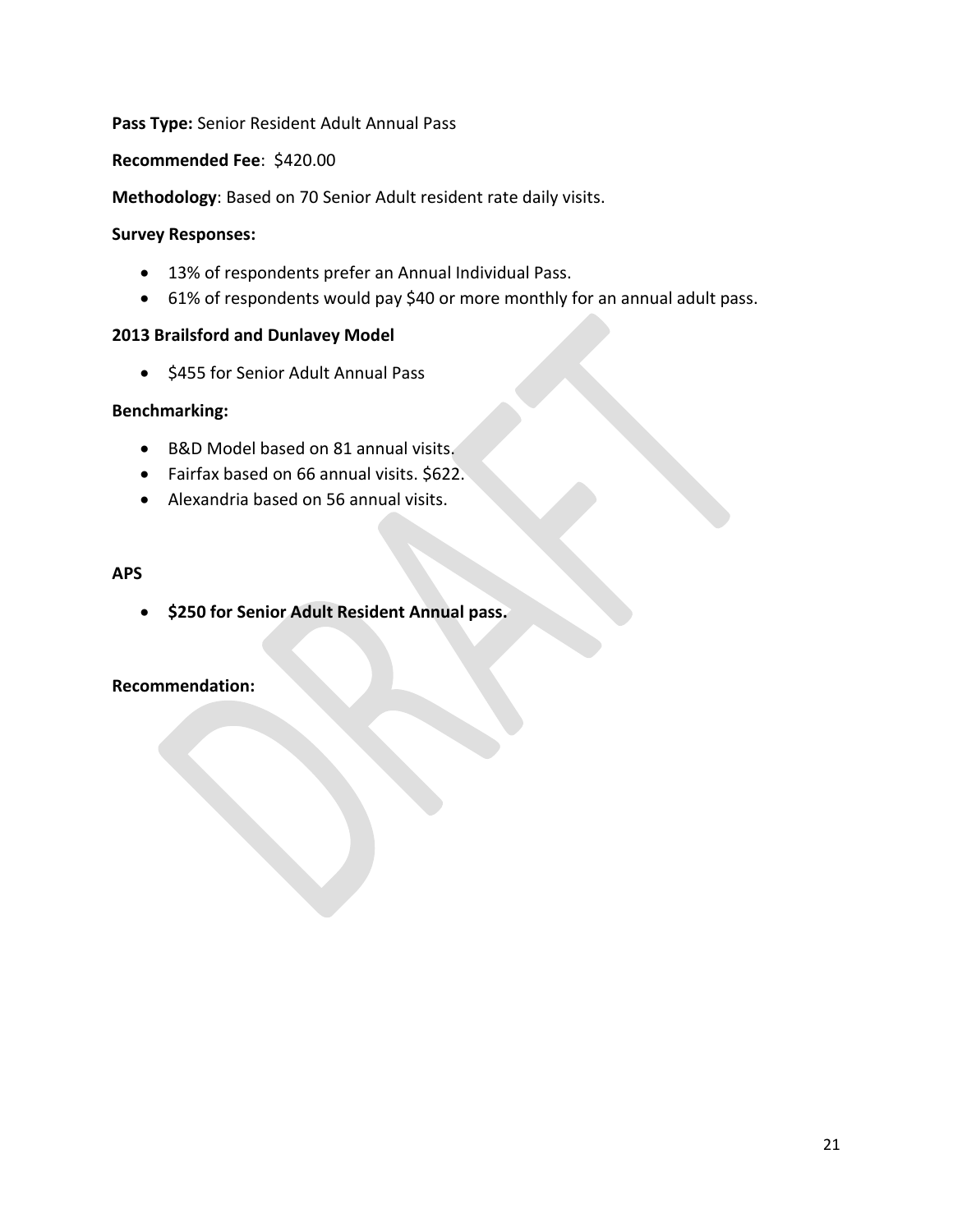**Pass Type:** Family Daily Pass

**Recommended Fee**: \$23.00

**Methodology:** 2 Adult and 2 Children Resident Daily Pass (\$28.00 value) less \$3.00 discount

#### **Survey Responses:**

• 16% of respondents prefer an annual family pass

#### **2013 Brailsford and Dunlavey Model**

• \$300 for dependent yearly membership.

#### **Benchmarking**

- Freedom Center 2 Adult and 2 Child \$16.00
- NOVA Parks
	- o Family of two R \$155/ NR \$175
	- o Family of three R \$225/ NR \$255
	- o Family of Four R \$295/ NR \$335
	- o Family of Five R \$365/ NR \$415
- Fairfax
	- o 1 month \$137.00
	- $\circ$  6 months \$683
	- o Annual \$\$1,249
	- o 2 Adults and up to 10 Children in household account

**APS**